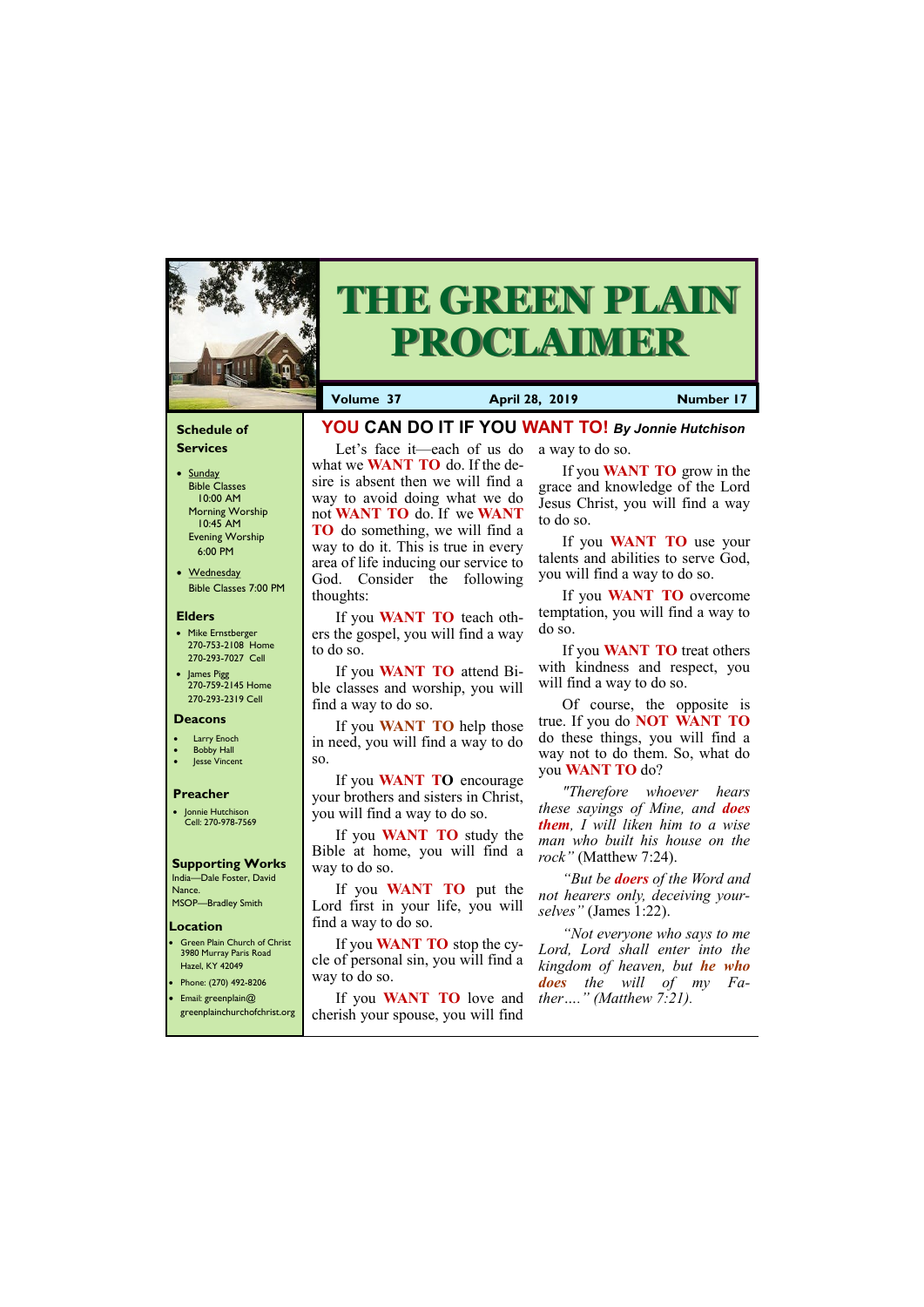## NEWS AND NOTES

- *REMEMBER IN PRAYER: Green Plain members*: Paul Brandon Lori Brandon , Peggy Jarvis, Rex and Margaret Enoch, Will Ed and Faye Travis , Mary Crutchfield, Vickie and Kaitlyn Canter, Joanne Barnes. Frank Towery, Maxine Pool, Nancy Meacham, Hayes and Marjorie Grady, Mary Lowrie, Jim Fielder, Larry Enoch and Jesse and Mary Vincent.
- **Family and Friends:** Betty Pond, Naomi Pigg, Byron White, Meredith Enoch, Kenneth Mizell, Walter Bryars, Ann Workman, Mike and Dollie Kiser, Will and Nancy Winchester, Dean Carroll, Maryanne Stubblefield, Annie Lyons, Kenzie Murdock, Jim Hutson, Amy Lyons, Janice Canter, Maryanne Pedigrew, Dale Foster and Thomas Cooper. If you know of those who need to be added or removed from our prayer list please write down their names and hand it to Jonnie.
- **The School of Biblical Studies** continues tomorrow evening at 7:00 pm. Our second six week session got off to an excellent start last Monday evening. Jack Philipps and Chris Kemp presented two very fine lessons. It's not too late to take advantage of this Bible study opportunity. We hope to see you tomorrow evening.
- **Pantry items for April** 7—Sweet Peas; 14—Mixed Vegetables; 21—paper Towels; 28—Great Northern Beans.
- Please remember our **snacks for the hospital program** and place your items in the baskets in the lobby.
- **PASS IT ON!** When you have finished reading this bulletin, why not pass it on to a loved one, friend or neighbor. Use this as a tool to spread the gospel. Or, pick up extra copies to hand or mail to others.
- **See our Facebook page** for announcements, updates and articles. Access to past editions of this bulletin are available on our website at http://greenplainchurchofchrist.org.
- **Mission Work:** Please continue to pray for the preachers this congregation is supporting in India and for Dale Foster, Ronnie Gootan, David Nance and Mike Kiser in their respective works.
- Watch **"A Bible Answer"** each Sunday morning at 8:00 am on WQWQ TV in Paducah, KY. This program is also available on their website at abibleanswertv.org and on GBN and YouTube**.**
- **April 2019 Anniversaries: None. Birthdays:** Mary Lowrie 4-3; Kaitlyn Canter 4-8; Dave Thompson 4 -24; Steve Enoch 4-27; Sue Hall 4-29; . If we have left anyone out please let us know..
- **WHAT WILL YOU DO WITH JESUS?** Ignore Him? Reject Him? Hate Him? Or, will you love and obey Him? You are doing one or the other of these things right now. Which is it?



**Page 2**

*BIBLE RESEARCH QUESTION*

**This Week: What parable did Jesus tell which illustrates the varied results in the lives of those who hear the gospel?**

**Last Week**: *How many cities in the New Testament are named Antioch and where were they located? (1)* Antioch in Syria (Acts 6:5;8:1; 11:19— 26). All three of Paul's missionary journeys began at this Antioch (Ac. 13:1-3; 15:36ff; 18:22-23) . (2) Antioch of Pisidia (Acts 13:14-19; 13:42-50). Also

became a base for the preaching of the gospel.



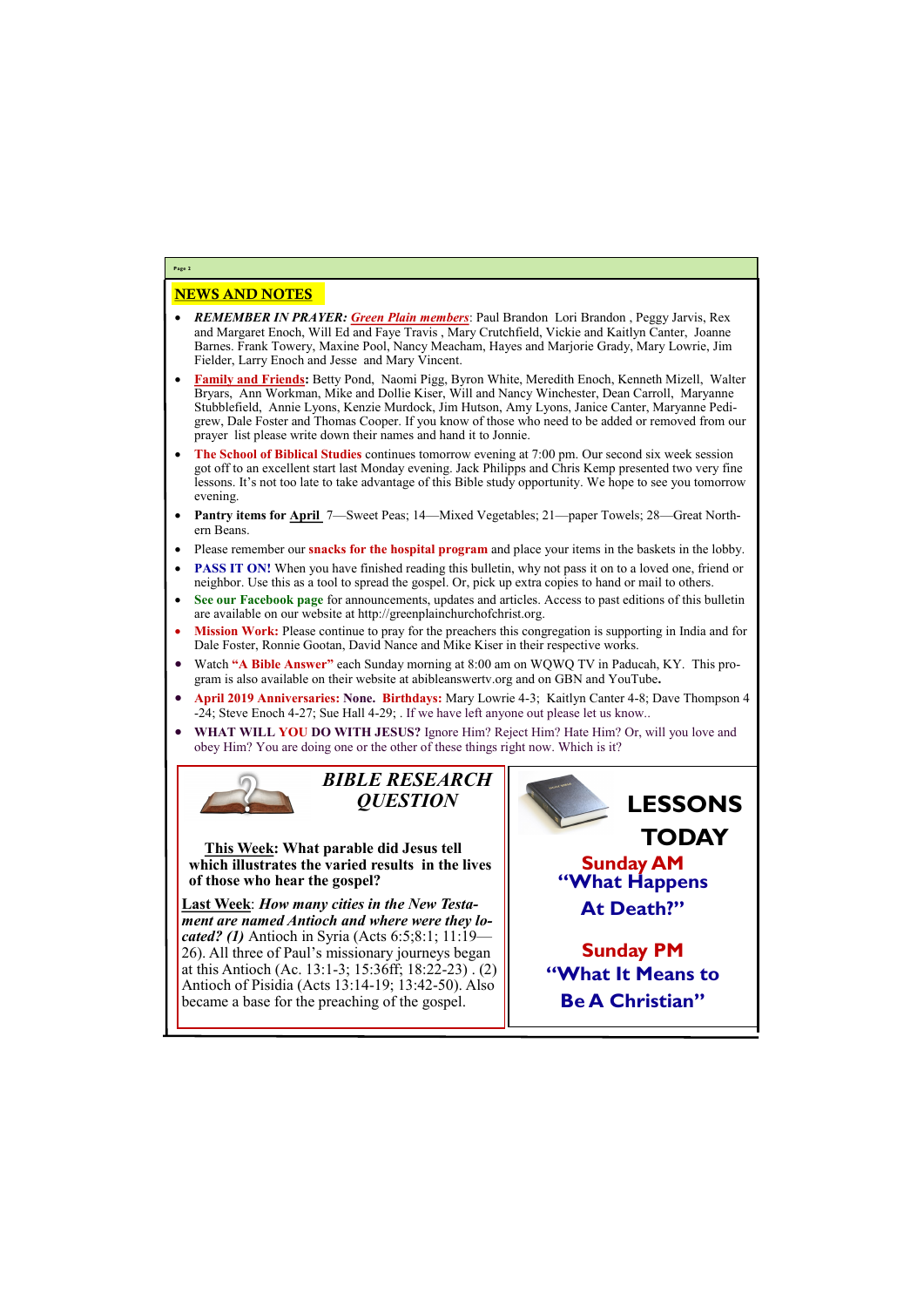**Page 3**

# **PAVING THE WAY TO HELL DOES NOT BRING YOU CLOSER TO GOD** *By Brad Harrub*

In a year when it seems like anyone with a pulse and a few crazy ideas is running for president, Pete Buttigieg has taken center stage. Pete Buttigieg is the mayor of South Bend, Indiana. But that is not why he is frequently a guest on Sunday morning press shows and what is keeping him in the headlines. Mayor Buttigieg has taken up a war of words with Vice-President Mike Pence about being gay, and has boldly declared, being married to his partner Chasten "has moved me closer to God."

Buttigieg is a democrat, and I admittedly have not studied much about his political views, however, I do want to address two of his theological statements that he has recently made. Doing his best to assume moral high ground Buttigieg declared that being gay was not a choice but was given to him by his Creator. "If me being gay was a choice, it was a choice that was made far, far above my pay grade… And that's the thing I wish the Mike Pences of the world would understand. That if you got a problem with who I am, your problem is not with me—your quarrel, sir, is with my creator." (see USA Today's piece here).

While I do not know your pay grade Mr. Buttigieg, I do know science and God are not the reason you are gay. Yes, there were several studies published in the early 1990s (and a few in 2000s) that diligently tried to assert a genetic cause for homosexuality. (e.g., Simon LeVay, 1991; Bailey and Pillard, 1991; Dean Hamer, 1993). However, science has a way of "self-correcting" itself and all of those studies were shown to be poorly conducted and other scientists could not replicate the original findings. In other words, the studies were false. Simply put, science doesn't support the notion that homosexuals were "born that way." Again, I recognize saying such in modern times is to beg to be labeled a hatemonger or homophobe. However, my conclusion comes from the scientific evidence—not emotion.

It makes logical sense if one were to set aside the hyperbole, political spin, and passion for just a moment. If homosexuality were genetic, then if an identical twin were homosexual then his twin would have to be as well—because they share the same

gene disappear from the human population—as homosexual couples can't reproduce.

Mr. Buttigieg is desperately trying to ride in on the coattails of true civil rights issues, but the scientific evidence does not support that he was born that way. If it is not genetic, then that makes it a choice. It also takes the "quarrel" about his behavior and who "he is" away from the Creator, and directly to Mr. Buttigieg's own doorstep.

The second statement I want to examine is when Buttigieg indicated that being involved in a same-sex marriage has brought him closer to God. "Being married to Chasten has made me a better human being because it has made me more compassionate, more understanding, more self-aware and more decent," he said at the LGBTQ Victory Fund's annual brunch. "My marriage to Chasten has made me a better man. And yes, Mr. Vice President, it has moved me closer to God," he added, prompting applause (story here).

genes. Yet, this is not what we see in reality. Also, if it were genetic then we would eventually see this worship at His footstool—He is holy" (Psalm 99:3). *(Continued on page 4)*

How does a homosexual marriage bring someone closer to God? There is only one way—and that is if Mayor Buttigieg has recast God into a god that is not found in the Scriptures. In other words, Buttigieg has recast God in an image that he desires which is idolatry.

God instituted marriage between a man and a woman, (Genesis 2:24). All throughout the Bible marriage is referred to in terms of a man and a woman—even when Jesus speaks of marriage. Homosexuality, on the other hand, is condemned all throughout God's Word. Whether we are talking about the patriarchal age with Sodom and Gomorrah (Genesis 19), or the Mosaic Age (Leviticus 18:22- 23; 20:13), or in the New Testament (Romans 1:24- 27; 1 Corinthians 6:9-11; Revelation 21:8) God views this behavior as an abomination.

Mr. Buttigieg must have skipped over the Scriptures that declare God as holy (1 Peter 1:16) and that sin separates man from God (Isaiah 59:1- 2). The holiness of God is frequently referenced in the Bible. The inspired psalmist observed, "But You are holy, enthroned in the praises of Israel" (22:3). Additionally, we read, "Exalt the Lord our God, and